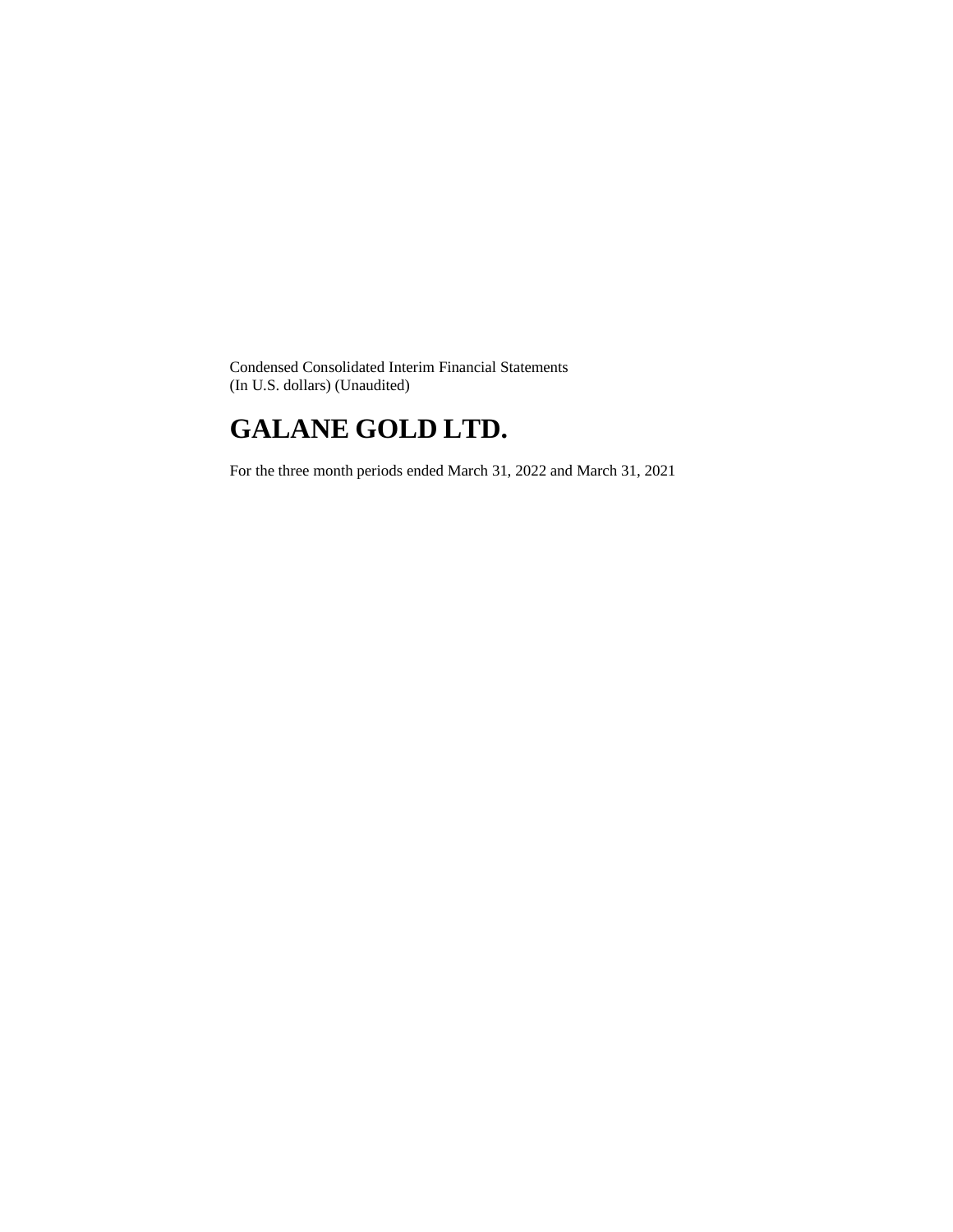Condensed Consolidated Interim Statement of Financial Position (In U.S. dollars) (Unaudited)

As at March 31, 2022 and December 31, 2021

|                                                                                                          | <b>Notes</b> | March 31,      | December 31,      |
|----------------------------------------------------------------------------------------------------------|--------------|----------------|-------------------|
|                                                                                                          |              | 2022           | 2021 <sup>1</sup> |
| Assets                                                                                                   |              |                |                   |
| Current assets:                                                                                          |              |                |                   |
| Cash                                                                                                     |              | 523,229        | 889,561           |
| Trade receivables and other assets                                                                       | $8\,$        | 705,849        | 520,942           |
| Inventories                                                                                              | 9            | 666,122        | 446,786           |
| Assets held for sale                                                                                     | 6            | 17,271,957     | 18,270,822        |
|                                                                                                          |              | 19,167,157     | 20,128,111        |
| Non-current assets:                                                                                      |              |                |                   |
| Mining properties and plant and equipment                                                                |              | 41,066,901     | 41,198,985        |
|                                                                                                          | 10           |                |                   |
|                                                                                                          |              | 41,066,901     | 41,198,985        |
|                                                                                                          |              | 60,234,058     | 61,327,096        |
| Liabilities and Shareholders' Equity<br>Current liabilities:<br>Accounts payable and accrued liabilities | 12           | 2,607,136      | 2,532,352         |
| Interest bearing loans and borrowings                                                                    | 13           | 1,309,196      | 2,317,484         |
| Liabilities held for sale                                                                                | 6            | 17,271,956     | 18,270,821        |
|                                                                                                          |              | 21,188,288     | 23,120,657        |
| Non-current liabilities:                                                                                 |              |                |                   |
| Restoration and rehabilitation provision                                                                 | 11           | 3,167,805      | 2,834,859         |
| Warrants denominated in a foreign currency                                                               | 15           | 1,481,785      | 1,139,262         |
|                                                                                                          |              | 4,649,590      | 3,974,121         |
| Shareholders' equity:                                                                                    |              |                |                   |
| Share capital                                                                                            | 15           | 58,149,241     | 58,149,241        |
| Reserves                                                                                                 | 15           | 2,756,742      | 2,744,270         |
| Deficit                                                                                                  |              | (26, 509, 803) | (26, 661, 193)    |
|                                                                                                          |              | 34,396,180     | 34,232,318        |
|                                                                                                          |              | 60,234,058     | 61,327,096        |

<sup>1</sup> The comparative period results have been restated due to the impact of amendments to IAS 16. Refer to Note 5.

Going Concern (Note 2) Subsequent Event (Note 19)

Approved and authorized by the Board for issue on May 26, 2022:

*"Ravi Sood "* Director *"Dino Titaro "* Director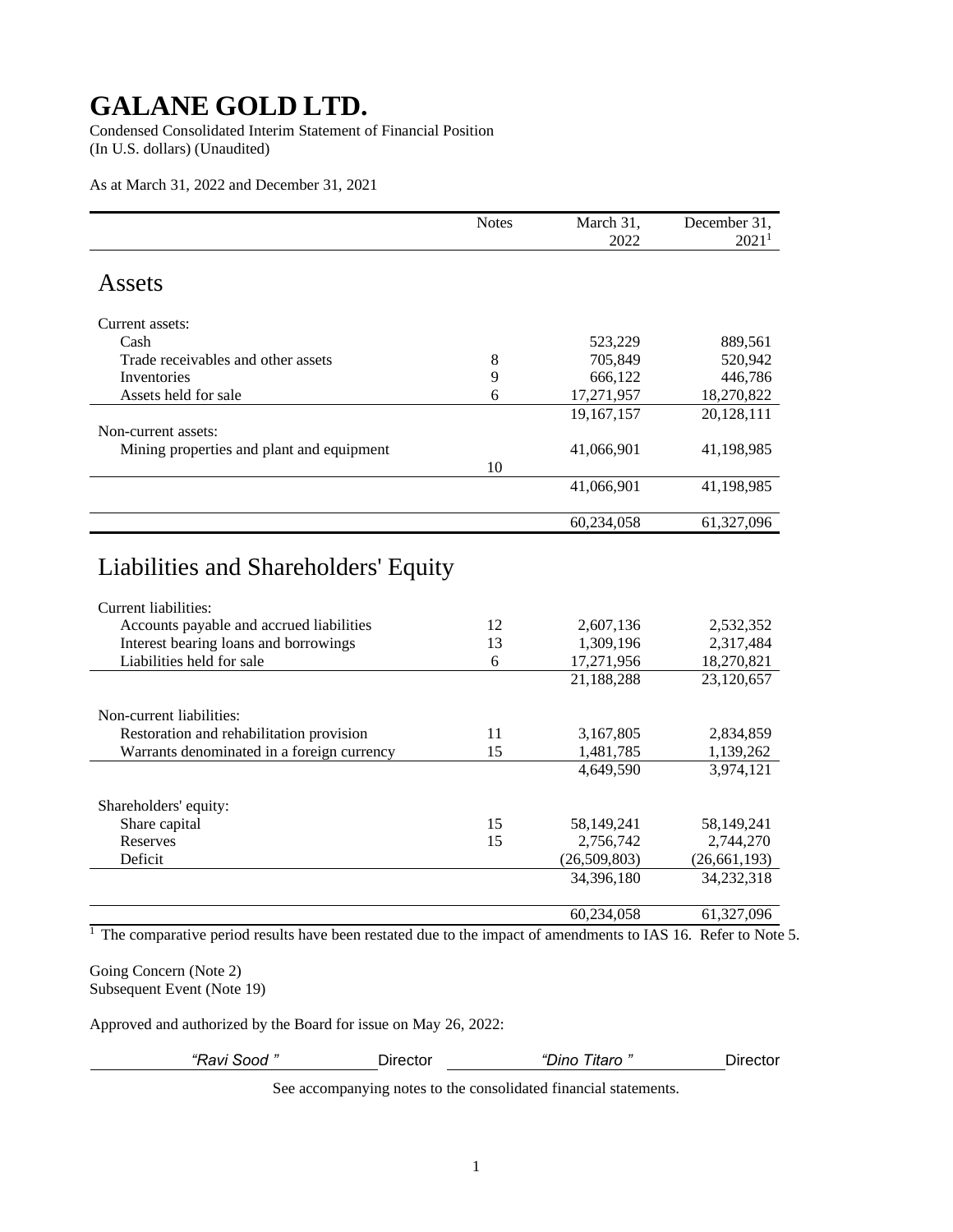Condensed Consolidated Interim Statement of Earnings (Loss) and Comprehensive Earnings (Loss) (In U.S. dollars) (Unaudited)

|                                                            | <b>Notes</b> | Three months ended March 31, |              |
|------------------------------------------------------------|--------------|------------------------------|--------------|
|                                                            |              | 2022                         | $2021^{1,2}$ |
|                                                            |              |                              |              |
| Mining revenue                                             |              | 4,485,758                    | 883,901      |
| Mining cost                                                | 16           | 2,667,379                    | 1,227,316    |
| Earnings (loss) from mining operations                     |              | 1,818,379                    | (343, 415)   |
| Expenses:                                                  |              |                              |              |
| Foreign exchange loss                                      |              | 706,992                      | 20,910       |
| Corporate general and administration                       | 16           | 605,956                      | 779,970      |
| Financing costs                                            | 16           | 458,648                      | 105,888      |
| Other expenses                                             | 16           |                              | 412,729      |
|                                                            |              | 1,771,596                    | 1,319,497    |
|                                                            |              |                              |              |
| Earnings (loss) from continuing operations before taxation |              | 46,783                       | (1,662,912)  |
| Taxation                                                   | 14           |                              |              |
| Net earnings (loss) and comprehensive income (loss) from   |              | 46,783                       | (1,662,912)  |
| continuing operations                                      |              |                              |              |
| Net earnings and comprehensive income from                 | 6            | 104,607                      | 950,605      |
| Discontinued operations                                    |              |                              |              |
| Net earnings (loss) and comprehensive income (loss)        |              | 151,390                      | (712, 307)   |
|                                                            |              |                              |              |
| Basic and diluted earnings (loss) per common share from    | 15           | 0.00                         | (0.01)       |
| continuing operations                                      |              |                              |              |
| Basic and diluted earnings (loss) per common share from    | 15           | 0.00                         | 0.00         |
| discontinued operations                                    |              |                              |              |
| Total basic and diluted earning (loss) per common share    |              | 0.00                         | 0.00         |
|                                                            |              |                              |              |
| Weighted average number of common shares – basic           | 15           | 356,366,541                  | 254,964,760  |
| Weighted average number of common shares – diluted         | 15           | 365,269,356                  | 254,964,760  |

<sup>1</sup> The results of the Mupane operation, as well as the restated comparative period, have been presented as discontinued operations. Refer to Note 6.

 $2$  The comparative period results have been restated due to the impact of amendments to IAS 16. Refer to Note 5.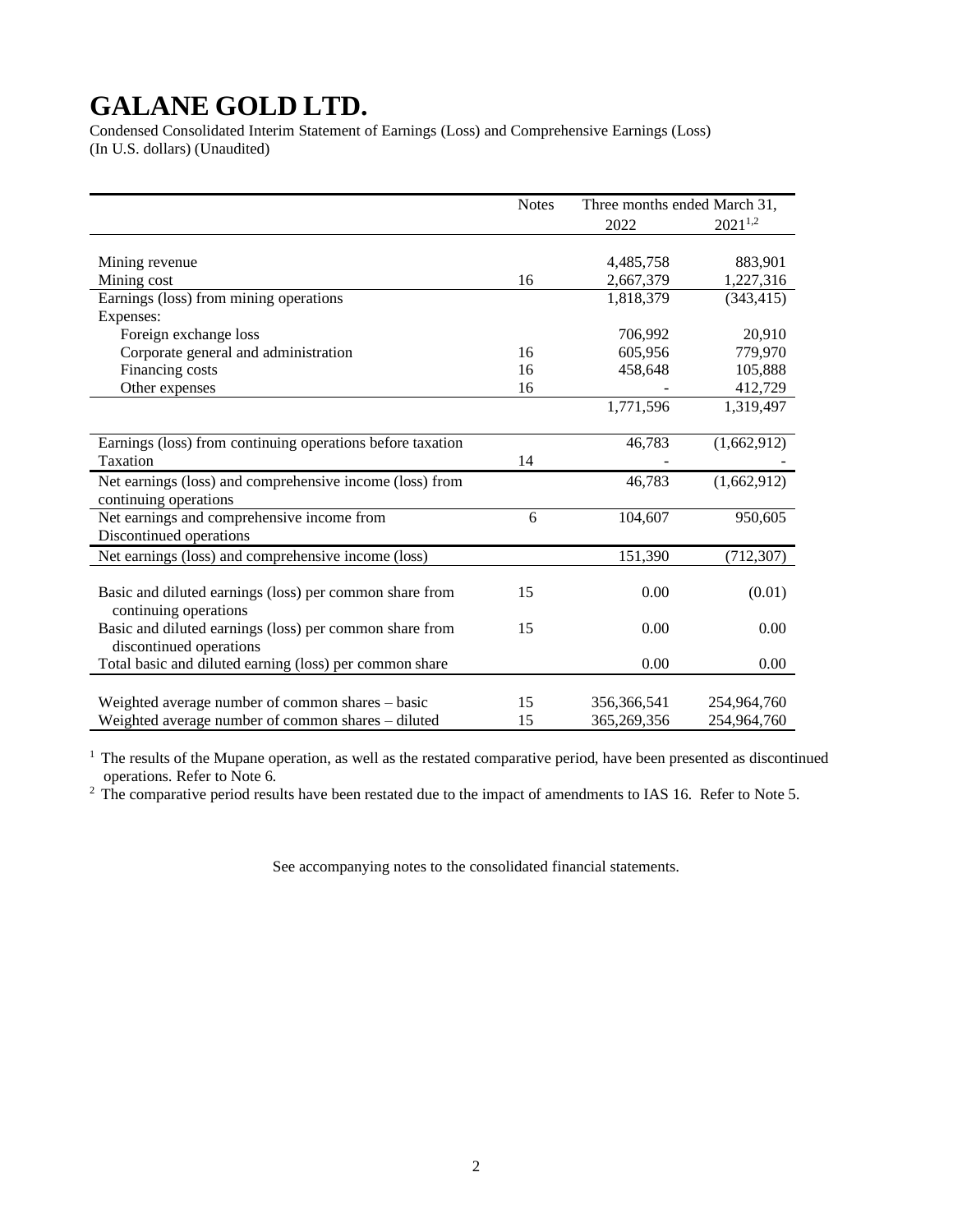Condensed Consolidated Interim Statement of Changes in Equity (In U.S. Dollars) (Unaudited)

Three month periods ended March 31, 2022 and 2021

|                                                                                                                 |              | <b>Capital Stock</b> |                          | <b>Reserves</b>                   |                            |                          |
|-----------------------------------------------------------------------------------------------------------------|--------------|----------------------|--------------------------|-----------------------------------|----------------------------|--------------------------|
|                                                                                                                 | <b>Notes</b> | <b>Number</b>        | Amount                   | <b>Stock</b><br>based<br>payments | <b>Deficit</b>             | <b>Total</b>             |
| Balance as at December 31, 2020                                                                                 |              | 254,964,760          | 46,215,643               | 2,848,215                         | (25, 249, 428)             | 23,814,430               |
| Opening retained earnings adjustment -<br>IAS $16$                                                              | 5            |                      |                          |                                   | 15,342                     | 15,342                   |
| Stock-based compensation<br>Net loss and comprehensive loss for the                                             | 15           |                      | $\overline{\phantom{a}}$ | 12,529                            |                            | 12,529                   |
| period<br>Balance as at March 31, 2021 <sup>1</sup>                                                             |              | 254,964,760          | 46,215,643               | 2,860,744                         | (712, 307)<br>(25,946,393) | (712, 307)<br>23,129,994 |
| Balance as at December 31, 2021 <sup>1</sup><br>Stock-based compensation<br>Net income and comprehensive income | 15           | 356,366,541          | 58, 149, 241             | 2,744,270<br>12,472               | (26,661,193)               | 34,232,318<br>12,472     |
| for the period                                                                                                  |              |                      |                          |                                   | 151,390                    | 151,390                  |
| Balance as at March 31, 2022                                                                                    |              | 356,366,541          | 58,149,241               | 2,756,742                         | (26,509,803)               | 34,396,180               |

<sup>1</sup> The comparative period results have been restated due to the impact of amendments to IAS 16. Refer to Note 5.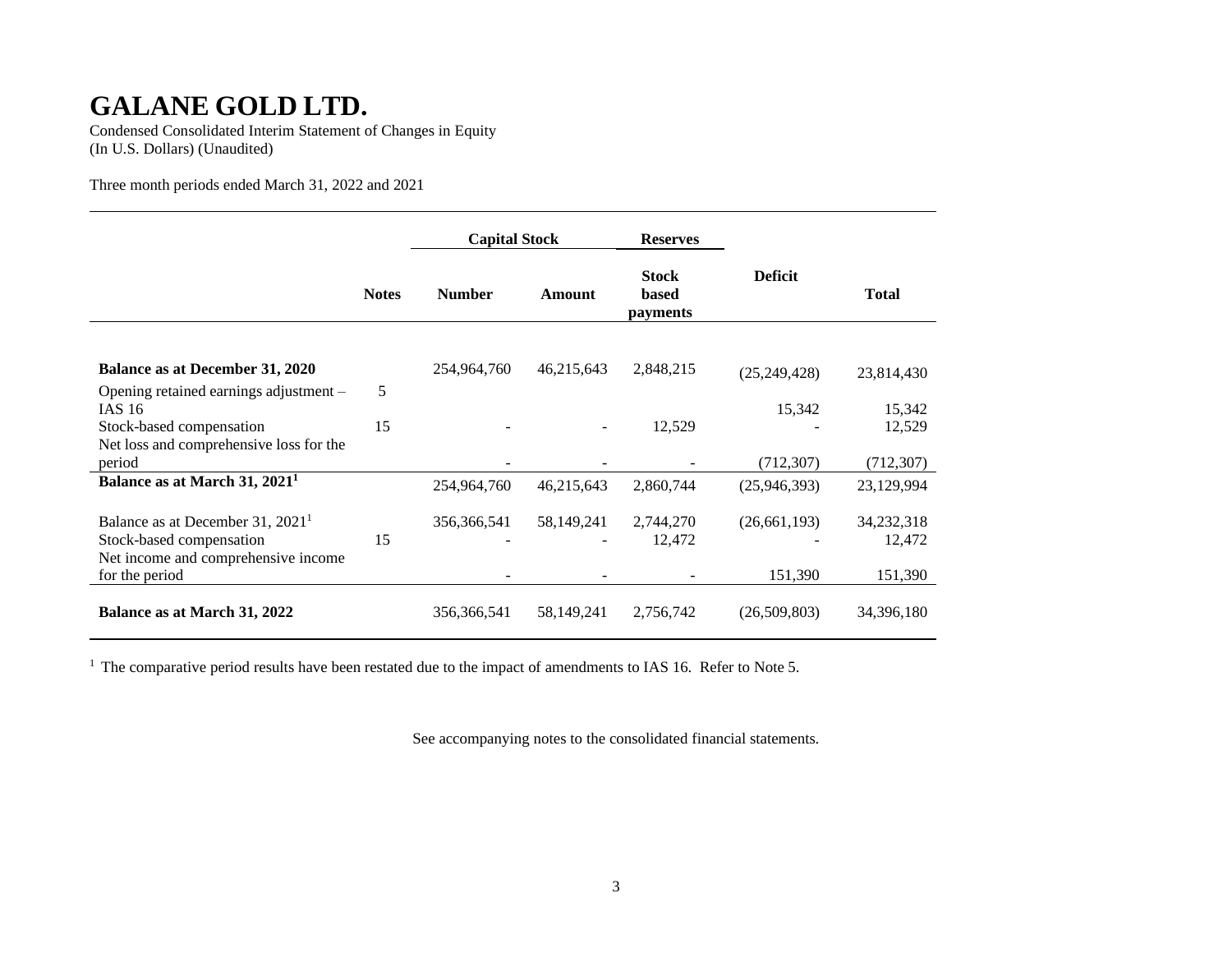Condensed Consolidated Interim Statement of Cash Flows (In U.S. Dollars) (Unaudited)

Three month periods ended March 31, 2022 and 2020

|                                                    |              |             | Three months ended March 31, |
|----------------------------------------------------|--------------|-------------|------------------------------|
|                                                    | <b>Notes</b> | 2022        | $2021^{1}$                   |
|                                                    |              |             |                              |
| Cash flows from operating activities:              |              |             |                              |
| Net earnings (loss) for the period                 |              | 46,783      | (1,662,912)                  |
| Items not involving cash:                          |              |             |                              |
| Depreciation and amortization                      | 10           | 513,660     |                              |
| Share based compensation                           | 16           | 12,472      | 12,529                       |
| Accretion                                          | 16           | 61,579      | 62,723                       |
| Interest expense                                   | 16           | 54,546      | 43,166                       |
| Foreign exchange loss (gain)                       |              | 554,802     | (29, 823)                    |
| Change in fair value of warrants                   | 15           | 342,523     |                              |
| Deferred financing charges                         |              |             | 27,354                       |
| Working capital adjustments:                       |              |             |                              |
| Change in trade and other receivables              |              | (104,068)   | 87,902                       |
| Change in inventories                              |              | (169, 251)  | 14,680                       |
| Change in trade and other payables                 |              | (296, 213)  | 754,446                      |
|                                                    |              |             |                              |
| Cash flows from operating activities               |              |             |                              |
| Continuing operations                              |              | 1,016,833   | (689, 935)                   |
| Discontinuing operations                           |              | 305,675     | 2,336,006                    |
| Cash flows from investing activities:              |              |             |                              |
| Mining assets acquired                             | 10           | (381, 575)  | (1,217,257)                  |
| Cash flows used in investing activities            |              |             |                              |
| Continuing operations                              |              | (381, 575)  | (1,217,257)                  |
| Discontinuing operations                           |              | (234, 029)  | (1,100,075)                  |
|                                                    |              |             |                              |
| Cash flow from financing activities:               |              |             |                              |
| Barak facility repayment and royalty               | 13           | (1,062,731) | (868, 589)                   |
| Repayment of shareholder loan from discontinued    |              |             |                              |
| operations                                         |              |             | 2,422,594                    |
| Cash flows from financing activities               |              |             |                              |
| Continuing operations                              |              | (1,062,731) | 1,554,005                    |
| Discontinuing operations                           |              | (89, 514)   | (2,946,964)                  |
| (Decrease) Increase in cash                        |              | (445, 341)  | (2,064,220)                  |
|                                                    |              |             |                              |
| Effect of unrealized foreign exchange gain on cash |              | 61,141      | (1, 811)                     |
| Cash, at January 1                                 |              | 963,350     | 4,971,880                    |
| Cash, at March 31, of which:                       |              | 579,150     | 2,905,849                    |
| Continuing operations                              |              | 523,229     | 448,295                      |
| Discontinuing operations                           |              | 55,921      | 2,457,554                    |

 $<sup>1</sup>$  The results of the Mupane operation, as well as the restated comparative period, have been presented as discontinued</sup> operations. Refer to Note 6.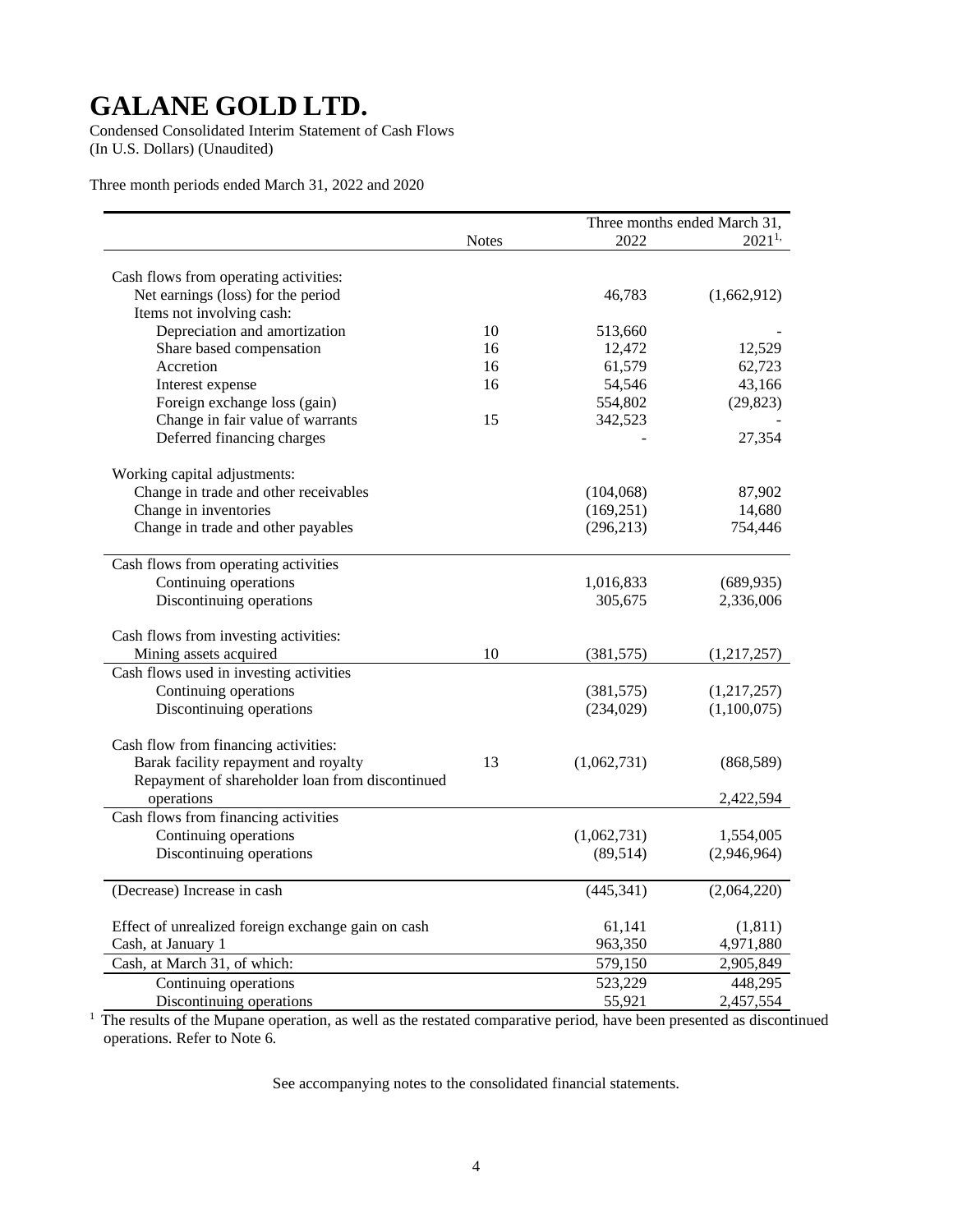Notes to the Unaudited Condensed Consolidated Interim Financial Statements (in U.S. Dollars) For the three months ended March 31, 2022 and 2021

#### **1. Corporate Information**

Galane Gold Ltd. (the "Company") operates through its wholly owned subsidiary, Galane Gold Mines Ltd., which was incorporated under the *Business Corporations Act* (Ontario) on November 15, 2010 and whose principal business activities are the exploration for, development of, and operation of gold mining properties. The Company's registered and head office is located at Suite 1800, 181 Bay St., Toronto, Ontario, Canada.

#### **2. Going Concern**

The condensed consolidated interim financial statements were prepared using international financial reporting standards that are applicable to a going concern.

As at March 31, 2022, the Company had a working capital deficiency (current assets less current liabilities) of \$2.0 million compared to a deficiency of \$3.0 million at December 31, 2021. Earnings from continuing mining operations were \$1.8 million (earnings from discontinuing mining operations were \$0.8 million) for the three months ended March 31, 2022. Cashflow from continuing operating activities was \$1.0 million (cashflow from discontinuing operating activities of \$0.3 million) for the three months ended March 31, 2022. The Company has no material commitments for capital expenditures at the Mupane or Galaxy mines as of March 31, 2022.

The current commodity price and exchange rate environment can be volatile, which may have an impact on the Company's cash flows. Despite the higher gold price currently being realized, the Company continues to review its near-term operating plans and to take steps to reduce costs and maximize cash flow generated from operations.

The Company's financial position and the ability to generate sufficient positive cash flow from operating activities result in material uncertainties that give rise to significant doubt as to the ability of the Company to continue as a going concern. Because of these uncertainties, there can be no assurance that the measures that management is taking to mitigate the Company's liquidity position will be successful.

These condensed consolidated interim financial statements do not reflect adjustments to the carrying values of the assets and liabilities, the reported revenues and expenses, and the balance sheet classifications used, that would be necessary if the Company were unable to realize its assets and settle its liabilities as a going concern in the normal course of operations. Such adjustments could be material.

### **3. Basis of preparation**

#### **(a) Statement of compliance**

The unaudited condensed consolidated interim financial statements (the "Financial Statements") of the Company as at and for the three months ended March 31, 2022 have been prepared in accordance with IAS 34, Interim Financial Reporting, and do not include all of the information required for full annual consolidated financial statements. Accordingly, certain information and disclosures normally included in annual financial statements prepared in accordance with International Financial Reporting Standards ("IFRS") have been omitted or condensed.

#### **(b) Significant accounting judgments, estimates and assumptions**

The preparation of the Financial Statements in conformity with IFRS requires management to make judgments, estimates and assumptions that affect the reported amounts of assets, liabilities and contingent liabilities at the date of the Financial Statements and reported amounts of revenues and expenses during the reporting period. Estimates and assumptions are regularly evaluated and are based on management's experience and other factors, including expectations of future events that are believed to be reasonable under the circumstances. Actual results may differ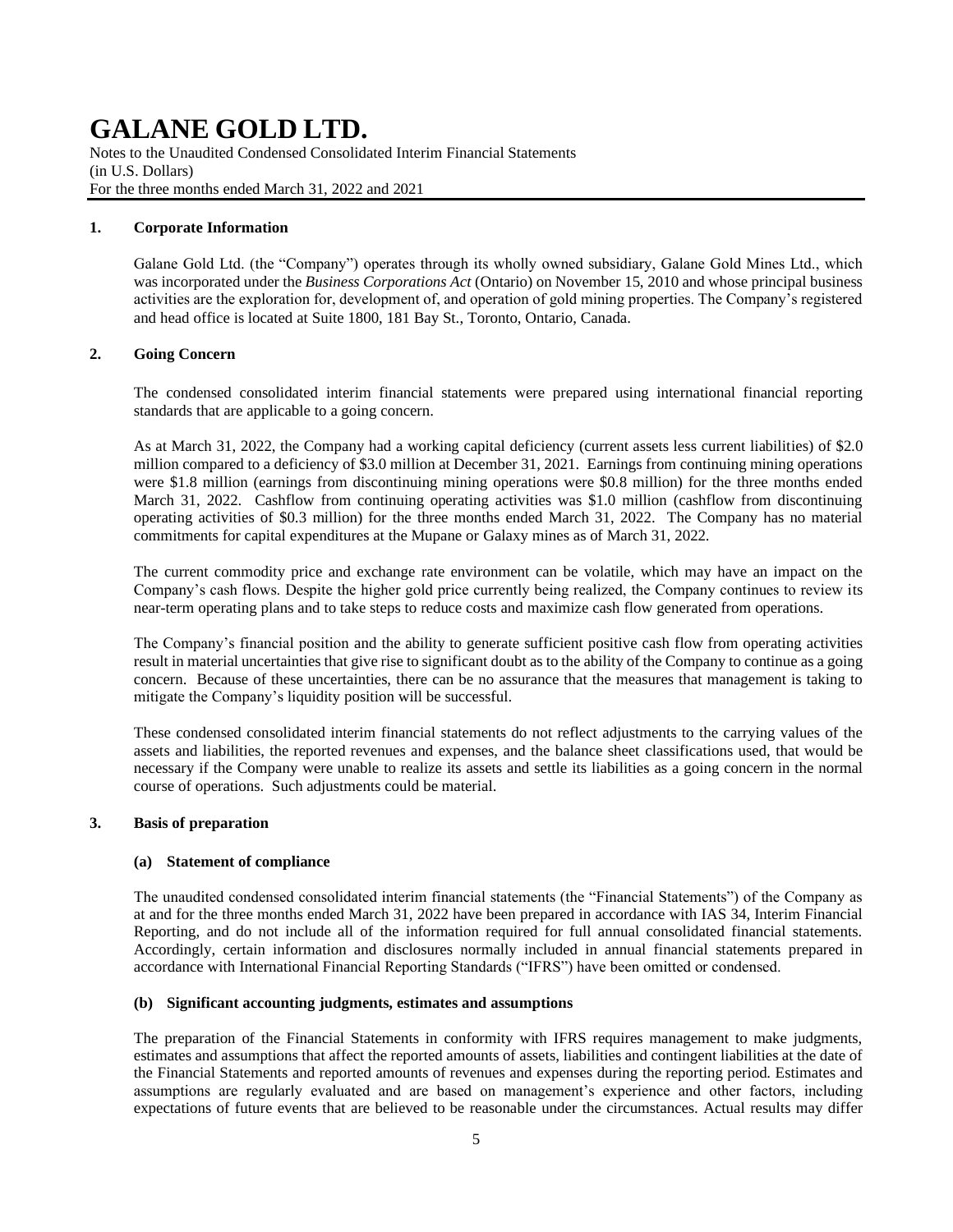Notes to the Unaudited Condensed Consolidated Interim Financial Statements (In U.S. Dollars) For the three months ended March 31, 2022 and 2021

from these estimates. The particular areas of estimation uncertainty and critical judgments are outlined in detail in the annual audited consolidated financial statements for the year ended December 31, 2021 (the "Annual Financial Statements").

### **(c) Functional and presentation currency**

The consolidated financial statements are presented in U.S. dollars, which is the functional currency of the Company and each of its subsidiaries. All amounts are in U.S. dollars, except where otherwise indicated.

#### **4. Significant Accounting Policies**

These Financial Statements have been prepared following the same accounting policies and methods of computation as the Annual Financial Statements.

#### **5. New and amended IFRS Standards that are effective for the current year**

### **IAS 16 – Property Plant and Equipment**

On May 14, 2020, the International Accounting Standard Board (IASB) published the narrow scope amendment to IAS 16 Property, Plant and Equipment – Proceeds before Intended Use. The amendment prohibits deducting from the cost of property, plant and equipment amounts received from selling items produced while preparing the asset for its intended use. Instead, amounts received will be recognized as sales proceeds and the related costs in profit and loss.

The effective date was for periods beginning on or after January 1, 2022.

The amendments have been applied retrospectively for items of property, plant and equipment that are made available for use on or after the beginning of the earliest period presented in the financial statements in which the entity first applies the amendments.

The impact of these amendments has resulted in the following restatements to the comparative period.

- Increased mining properties by \$15,342 as at March 31, 2021;
- Increased shareholders' equity by \$15,342 as at March 31, 2021;
- Increased mining properties by \$2,541,446 as at December 31, 2021;
- Increased shareholders' equity by \$2,541,446 as at December 31, 2021;
- Increased revenue by \$883,901 for the three month period ended March 31, 2021;
- Increased mining cost by \$1,227,316 for the three month period ended March 31, 2021; and
- Reduced cash flows from operating activities by \$343,415 and increased cash flows from investing activities by \$343,415 for the three month period ended March 31, 2021.

#### **6. Assets held for sale and discontinuing operations**

On November 29, 2021, the board of directors approved the disposition of the Company's interests in Botswana, namely the Mupane gold mine in Botswana (the "Mupane Property" or the "Disposal Group").

On February 7, 2022, the Company entered into definitive agreements to sell 100% of the issued and outstanding share capital of the Company's subsidiaries that own the Mupane Property to Hawks Mining Company Proprietary Limited (the "Purchaser"), a company registered under the laws of Botswana and owned by certain individuals forming part of the Company's local Botswana management team. On May 3, 2022 the disposal of the Mupane Property was completed (see Note 19).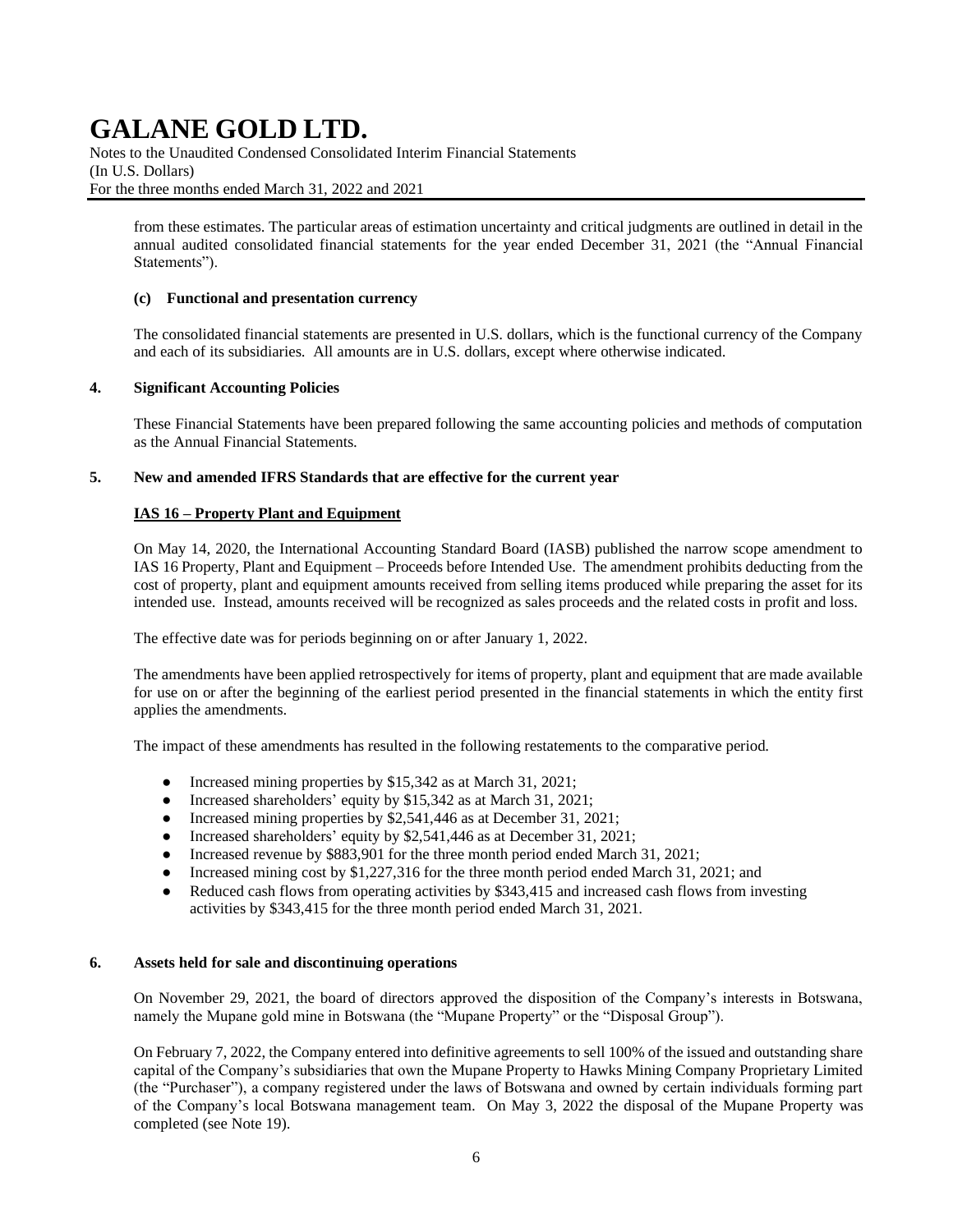Notes to the Unaudited Condensed Consolidated Interim Financial Statements (In U.S. Dollars) For the three months ended March 31, 2022 and 2021

Consequently, all assets and liabilities of the Mupane Property were classified as assets / liabilities held for sale as at March 31, 2022. Measurement of the Mupane Property's net assets at fair value less costs to sell resulted in a loss of \$362,334 which is included in the net loss from discontinued operations.

The carrying amounts of assets and liabilities in the Disposal Group were as follows:

|                                                           | March 31,  |
|-----------------------------------------------------------|------------|
|                                                           | 2022       |
| Assets:                                                   |            |
| Cash                                                      | 55,921     |
| Trade receivables and other assets                        | 1.041.498  |
| Inventories                                               | 3,800,899  |
| Mining and exploration properties and plant and equipment | 12,373,639 |
|                                                           | 17,271,957 |
|                                                           |            |
|                                                           | March 31,  |
|                                                           | 2022       |
| Liabilities:                                              |            |
| Accounts payable and accrued liabilities                  | 8,734,007  |
| Interest-bearing loans and borrowings                     | 5,876,418  |
| Restoration and rehabilitation provision                  | 2,661,531  |
|                                                           | 17,271,956 |

The net earnings (loss) from discontinued operations for the three month periods ended March 31, 2022 and 2021 were as follows:

|                                                          | 2022        | 2021        |
|----------------------------------------------------------|-------------|-------------|
|                                                          |             |             |
| Mining revenue                                           | 7,296,386   | 10,069,739  |
| Mining cost                                              | (6,512,124) | (9,179,180) |
| Earnings from mining operations                          | 784,262     | 890,559     |
| Expenses:                                                |             |             |
| Foreign exchange (gain) loss                             | 199,303     | (143, 224)  |
| Corporate general and administration                     |             |             |
| Financing costs                                          | 118,769     | 85,946      |
| Impairment                                               | 362,334     |             |
| Other expenses (income)                                  | (751)       | (2,768)     |
|                                                          | 679,655     | (60,046)    |
|                                                          |             |             |
|                                                          |             |             |
| Earnings (loss) from discontinuing operations before     | 104,607     | 950,605     |
| taxation                                                 |             |             |
| Taxation                                                 |             |             |
| Net earnings (loss) and comprehensive income (loss) from | 104,607     | 950,605     |
| discontinuing operations                                 |             |             |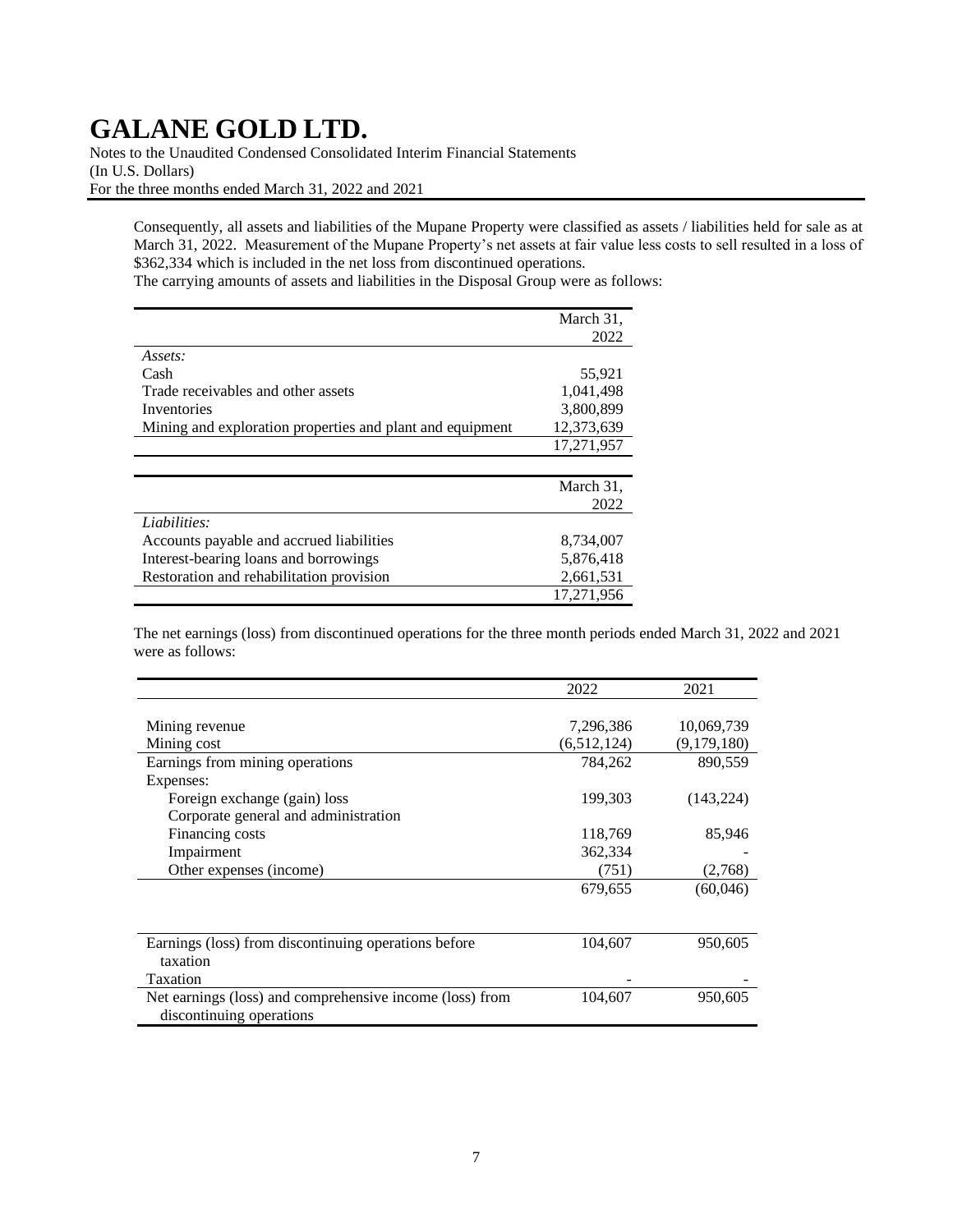Notes to the Unaudited Condensed Consolidated Interim Financial Statements (In U.S. Dollars) For the three months ended March 31, 2022 and 2021

## **7. Summit Acquisition**

On May 19, 2021 the Company completed the acquisition (the "Summit Acquisition") of the Summit Mine and the infrastructure constituting the Banner Mill in New Mexico (the "Assets") from Pyramid Peak Mining, LLC, a wholly owned subsidiary of Waterton Precious Metals Fund II Cayman, LP (the "Seller"). The Summit Acquisition was accounted for as an asset acquisition.

The aggregate consideration to be paid for the Assets is up to \$17.0 million, of which \$8.8 million has been paid, consisting of (i) cash consideration of \$6.0 million paid on closing of the acquisition; (ii) the issuance to the Seller on closing of the acquisition of 16 million common shares of the Company ("common shares") at a fair value of C\$0.24 per common share and warrants to purchase up to 16 million common shares exercisable at a price of C\$0.30 per common share for a period of three years from closing; and (iii) cash consideration of \$8.2 million upon commencement of production at the mine.

On initial recognition of the Summit Acquisition the Company recognised a total of \$11.2 million in property plant and equipment, with \$6.0 million paid in cash, \$3.2 million attributable to the issuance of common shares, \$1.4 million attributable to warrants, and \$0.6 million attributable to transaction costs. The \$8.2 million payment due upon commencement of production at the mine is being treated as contingent consideration in an asset acquisition and will be recognised once production has commenced.

## **8. Trade receivables and other assets**

|                   | March 31, | December 31. |
|-------------------|-----------|--------------|
|                   | 2022      | 2021         |
| Trade receivables | 305,589   | 184,465      |
| Taxes recoverable | 77.371    | 56,956       |
| Prepaid expenses  | 110,785   | 70,845       |
| Other receivables | 212,104   | 208,676      |
|                   | 705,849   | 520,942      |

## **9. Inventories**

The amount of inventories recognized as an expense during the period is included in mining costs in the condensed consolidated interim statement of earnings and comprehensive earnings. The carrying values at the end of the respective periods are:

|                | March 31, | December 31, |
|----------------|-----------|--------------|
|                | 2022      | 2021         |
| Finished goods | 395,196   | 96,785       |
| Supplies       | 119,865   | 282,792      |
| Ore Stockpiles | 151,061   | 67.209       |
|                | 666,122   | 446,786      |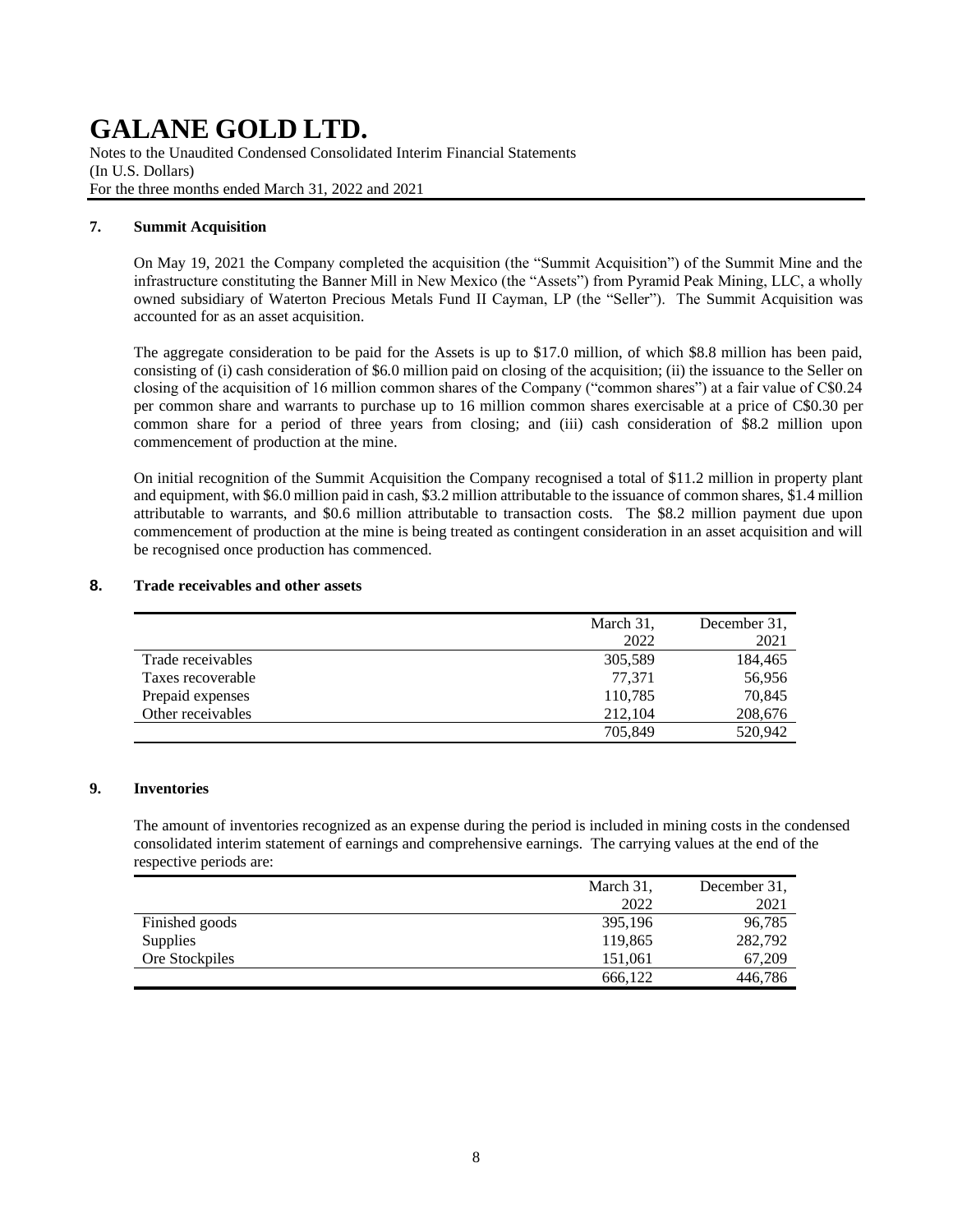Notes to the Unaudited Condensed Consolidated Interim Financial Statements (In U.S. Dollars) For the three months ended March 31, 2022 and 2021

## **10. Mining assets and plant and equipment**

The continuity of mining assets for the period ended March 31, 2022 is as follows:

|                              | Mining         | Construction in | Plant and     |                |
|------------------------------|----------------|-----------------|---------------|----------------|
|                              | Properties     | Progress        | Equipment     | Total          |
| Cost at December 31,         |                |                 |               |                |
| 2021                         | 111,558,265    | 723,653         | 16,801,764    | 129,083,682    |
| Movements:                   |                |                 |               |                |
| <b>Additions</b>             | 603,415        |                 | 12,190        | 615,605        |
| Impairment                   | (362, 334)     |                 |               | (362, 334)     |
|                              |                |                 |               |                |
| Cost at March 31, 2022       | 111,799,346    | 723,653         | 16,813,954    | 129,336,953    |
| Accumulated                  |                |                 |               |                |
| depreciation and             |                |                 |               |                |
| amortization at December     |                |                 |               |                |
| 31, 2021<br>Depreciation and | (68,047,024)   |                 | (7, 335, 729) | (75, 382, 753) |
| amortization                 | (346, 774)     |                 | (166, 886)    | (513,660)      |
|                              |                |                 |               |                |
| Accumulated                  |                |                 |               |                |
| depreciation and             |                |                 |               |                |
| amortization at March 31,    |                |                 |               |                |
| 2022                         | (68, 393, 798) |                 | (7,502,615)   | (75,896,413)   |
|                              |                |                 |               |                |
| Net book value, March        |                |                 |               |                |
| 31, 2022                     |                |                 |               |                |
| continuing                   | 34,083,705     | 567,911         | 6,415,285     | 41,066,901     |
| held for sale                | 9,321,843      | 155,742         | 2,896,054     | 12,373,639     |
|                              | 43,405,548     | 723,653         | 9,311,339     | 53,440,540     |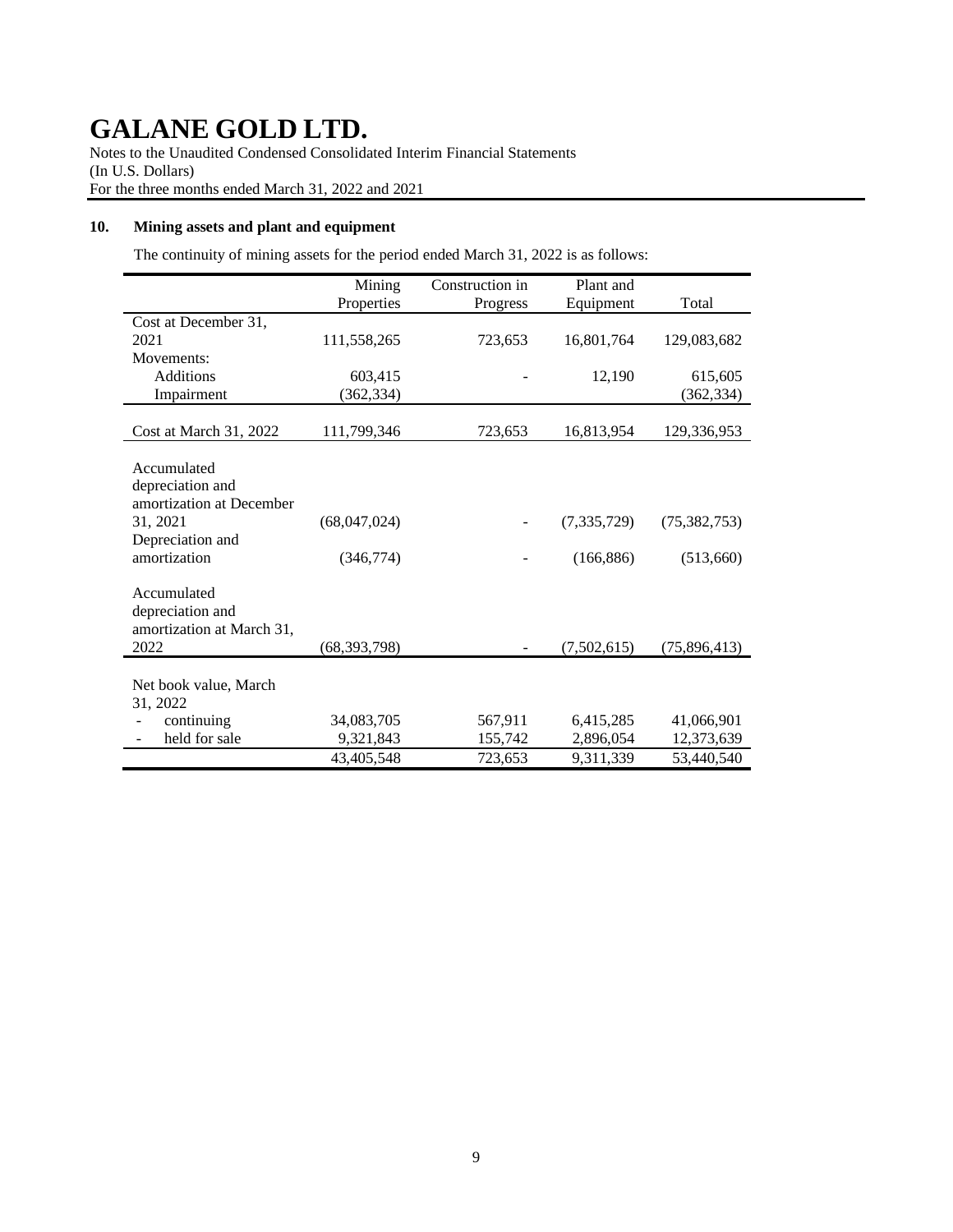Notes to the Unaudited Condensed Consolidated Interim Financial Statements (In U.S. Dollars) For the three months ended March 31, 2022 and 2021

The continuity of mining assets for the year ended December 31, 2021 is as follows:

|                          | Mining         | Construction   | Plant and   |                |
|--------------------------|----------------|----------------|-------------|----------------|
|                          | Properties     | in Progress    | Equipment   | Total          |
| Cost at December 31,     |                |                |             |                |
| 2020                     | 93,482,856     | 11,890,761     | 7,890,685   | 113,264,302    |
| Movements:               |                |                |             |                |
| IAS 16 Amendment         | 2,541,446      |                |             | 2,541,446      |
| Additions $(1)$          | 17,156,124     | 1,086,323      | 292,907     | 18,535,354     |
| Capitalised Interest     | 450,430        |                |             | 450,430        |
| Impairment               | (5,707,850)    |                |             | (5,707,850)    |
| <b>Transfers</b>         | 3,635,259      | (12, 253, 431) | 8,618,172   |                |
|                          |                |                |             |                |
| Cost at December 31,     |                |                |             |                |
| 2021                     | 111,558,265    | 723,653        | 16,801,764  | 129,083,682    |
|                          |                |                |             |                |
| Accumulated              |                |                |             |                |
| depreciation and         |                |                |             |                |
| amortization at December |                |                |             |                |
| 31, 2020                 | (65, 532, 652) |                | (6,313,393) | (71, 846, 045) |
| Depreciation and         |                |                |             |                |
| amortization             | (2,514,372)    |                | (1,022,336) | (3,536,708)    |
|                          |                |                |             |                |
| Accumulated              |                |                |             |                |
| depreciation and         |                |                |             |                |
| amortization at December |                |                |             |                |
| 31, 2021                 | (68,047,024)   |                | (7,335,729) | (75, 382, 753) |
|                          |                |                |             |                |
| Net book value,          |                |                |             |                |
| December 31, 2021        |                |                |             |                |
| continuing               | 34,048,902     | 567,912        | 6,582,171   | 41,198,985     |
| held for sale            | 9,462,339      | 155,741        | 2,883,864   | 12,501,944     |
|                          | 43,511,241     | 723,653        | 9,466,035   | 53,700,929     |

## **11. Restoration and rehabilitation provision**

| At December 31, 2021         | 2,834,859 |
|------------------------------|-----------|
| Foreign exchange revaluation | 271.367   |
| Accretion                    | 61.579    |
| At March 31, 2022            | 3,167,805 |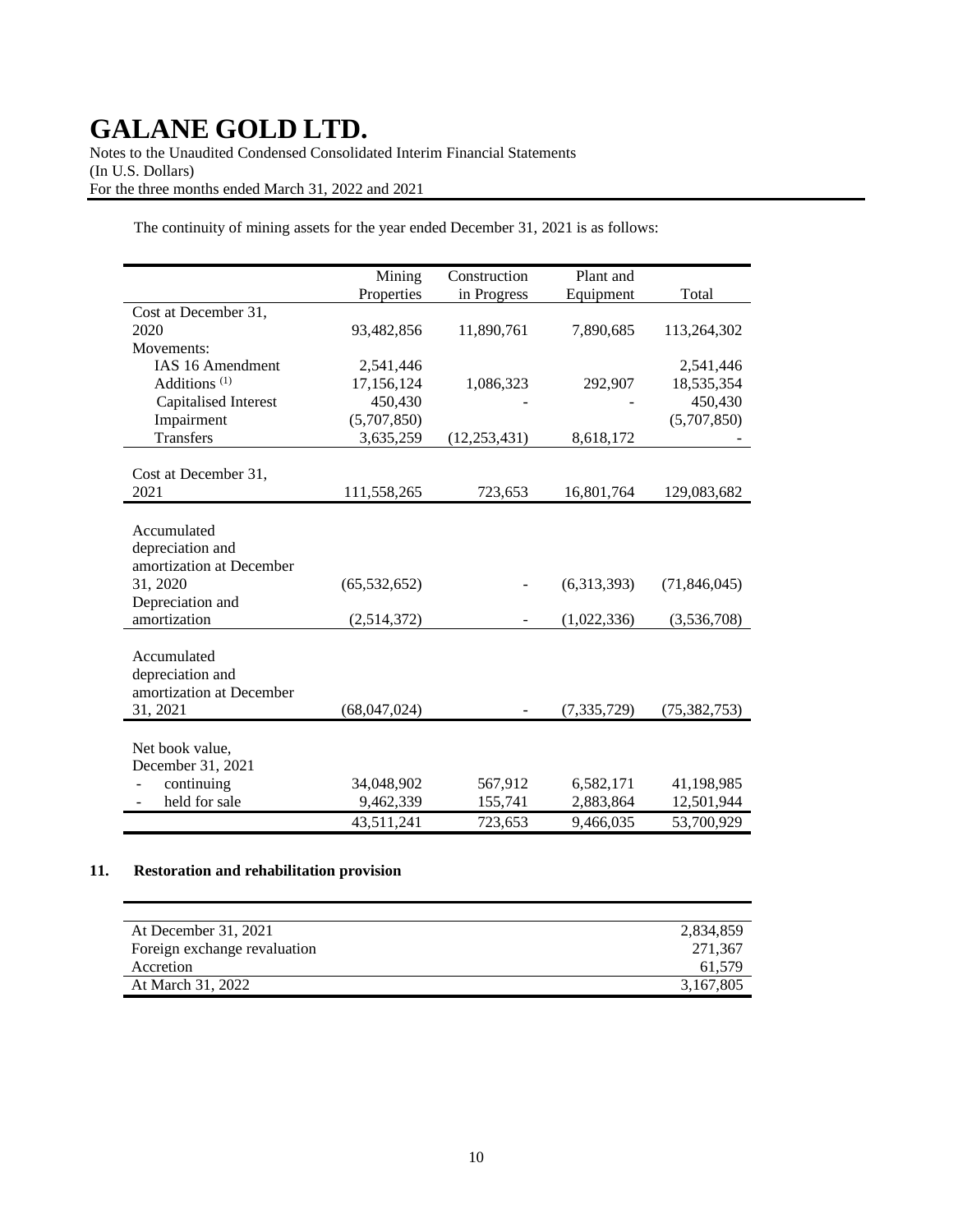Notes to the Unaudited Condensed Consolidated Interim Financial Statements (In U.S. Dollars) For the three months ended March 31, 2022 and 2021

## **12. Trade accounts payable and accrued liabilities**

|                        | March 31, 2022 | December 31.<br>2021 |
|------------------------|----------------|----------------------|
| Trade accounts payable | 2,398,997      | 2,303,287            |
| Accrued liabilities    | 208,139        | 229,065              |
|                        | 2,607,136      | 2,532,352            |

Trade payables and accrued liabilities are non-interest bearing.

#### **13. Loans and borrowings**

|                                 | March 31,<br>2022 | December 31.<br>2021 |
|---------------------------------|-------------------|----------------------|
| Current:<br>Barak loan facility | 1,197,637         | 2,152,532            |
| Barak royalty                   | 111,559           | 164,952              |
|                                 | 1,309,196         | 2,317,484            |

On October 2, 2018, the Company entered into a loan agreement with Barak Fund SPC Limited ("Barak") with respect to a \$5,000,000 secured loan facility (the "Barak Facility"), for a term ending three years from the date of the first drawdown and bearing interest at a rate of 14% per annum. The funds have been used towards the refurbishment and expansion of the processing facilities and restarting underground mining operations at the Galaxy gold mine in Barberton, South Africa. The Company has agreed to pay to Barak, or its nominee, 0.75% of the net proceeds accruing to Galaxy under an off-take agreement covering the annual gold concentrate production of the Agnes gold mine in Barberton owned and operated by Galaxy, after taking into account all attributable logistics and freight costs, State Royalties (as defined in the Barak Facility) and value-added tax (if applicable). The Company received the funds from drawdown requests totalling \$5,000,000 under the Barak Facility by December 31, 2019. The Company was in breach of certain covenants as at March 31, 2021 and December 31, 2021 and subsequent to the period end was placed in default by Barak (see Note 19). The Barak Facility is guaranteed by the Company and secured by all of the assets of Galaxy and the Company's subsidiary that indirectly owns those assets.

## **14. Income and Mining Taxes**

The Company estimates the effective tax rate expected to be applicable for the full fiscal year and uses that rate to provide for income taxes in interim reporting periods. The Company also recognizes the tax impact on certain discrete (unusual or infrequently occurring) items, including changes in judgment concerning the probable realization of losses and effects of changes in tax laws or rates, in the interim period in which they occur.

As a result of the effect of utilization of loss carry forwards available to the Company, the Company reported no income tax expense for the three months ended March 31, 2022 (three months ended March 31, 2021 - \$nil). The effective income tax rates vary from the combined Canadian federal and provincial statutory income tax rate of 26.50% for the three months ended March 31, 2022 (three months ended March 31, 2021 – 26.50%) due to the geographical distribution of earnings, which are subject to different tax rates, fluctuations in exchange rates, changes in unrecognized deferred tax assets and other non-deductible expenses.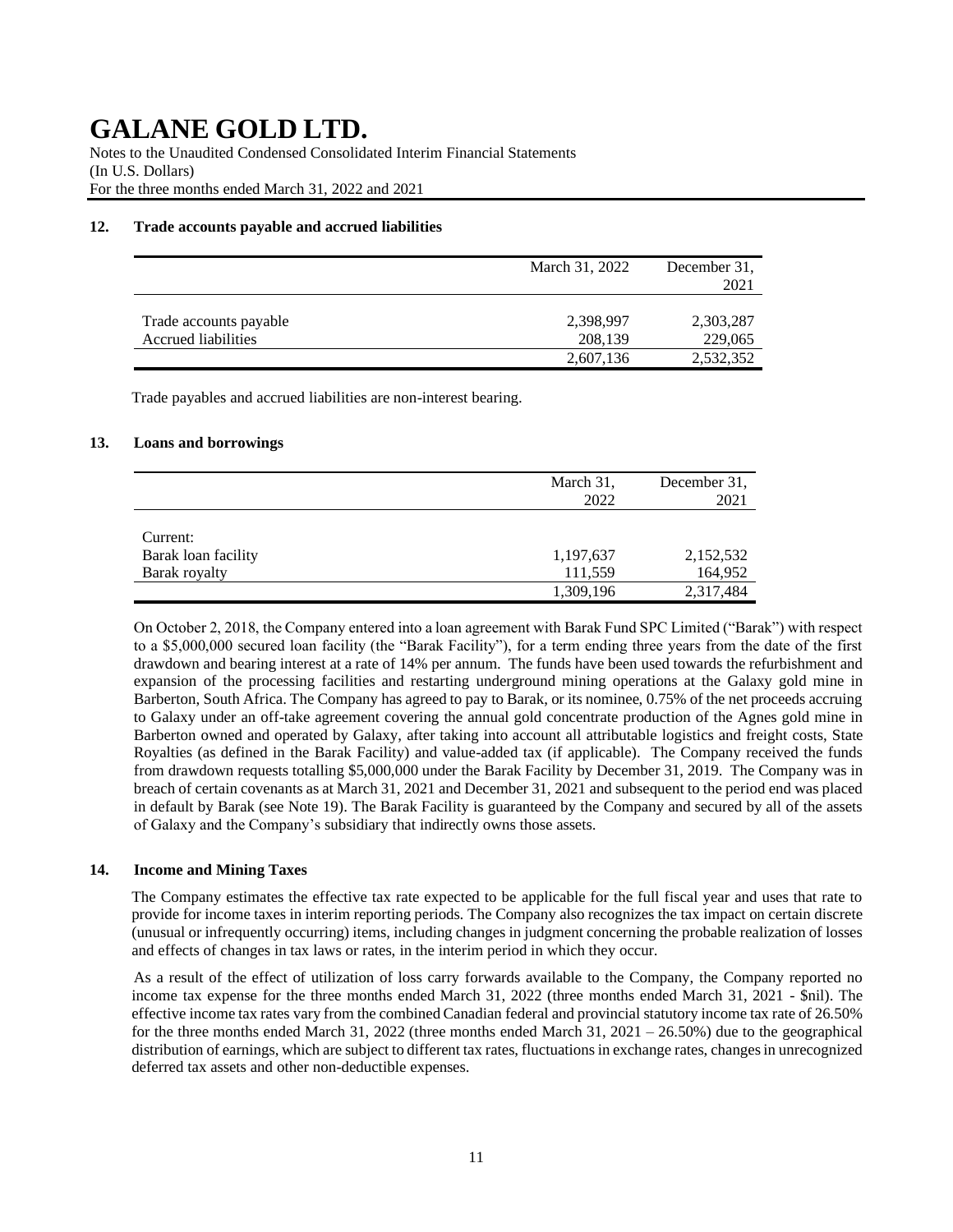Notes to the Unaudited Condensed Consolidated Interim Financial Statements (In U.S. Dollars) For the three months ended March 31, 2022 and 2021

## **15. Share Capital**

### **(a) Authorized share capital:**

As at March 31, 2022, the authorized share capital of the Company consisted of an unlimited number of common shares. All issued shares are fully paid.

#### **(b) Issued share capital:**

As at March 31, 2022, 356,366,541 common shares are issued and outstanding.

On April 8, 2021 the Company completed a private placement of 44,028,700 subscription receipts at a price of C\$0.22 per subscription receipt. Upon completion of the Summit Acquisition on May 19, 2021, each subscription receipt holder received one common share and one common share purchase warrant of the Company (a "SR Warrant"). Each SR Warrant entitles the holder thereof to purchase one common share at a price of C\$0.30, for a period of three years following the closing of the Summit Acquisition. As partial consideration for the Summit Acquisition, the Company issued an additional 16,000,000 common shares at a fair value of C\$0.24 per common share, and warrants to purchase up to 16,000,000 common shares on the same terms as the SR Warrants.

On May 27, 2021, the Company issued 5,610,200 common shares pursuant to the conversion of \$600,000 of principal amount of debenture and \$29,195 of interest payable on such principal.

On June 16, 2021, the Company issued 6,717,984 common shares pursuant to the forced conversion of \$834,350 of principal amount of debenture and \$199,186 of interest payable on such principal.

On November 11, 2021, the Company issued 23,844,897 common shares pursuant to the conversion of \$2,649,433 of principal amount of debenture.

## **(c) Stock Options:**

The Company has a stock option plan whereby options may be granted to directors, officers, employees and consultants. As at March 31, 2022, a maximum of 35,636,654 options to purchase common shares were issuable under the Company's stock option plan, of which 30,136,654 remained available for issuance.

The following is a summary of stock options outstanding as at March 31, 2022 and December 31, 2021 along with changes during the periods then ended:

|                                          | Number of   |   | Weighted Average |
|------------------------------------------|-------------|---|------------------|
|                                          | Options     |   | Exercise Price   |
|                                          |             |   | (CDN\$)          |
| Balance December 31, 2020                | 12,700,000  | Φ | 0.10             |
| Options granted                          | (5,200,000) |   | 0.12             |
| Options forfeited                        | (2,000,000) |   | 0.12             |
| Balance December 31, 2021                | 5,500,000   |   | 0.09             |
| Balance March 31, 2022 <sup>(1)(2)</sup> | 5,500,000   |   | 0.09             |

 $(1)$  The weighted average time to expiration for outstanding options is 2.2 years. The range of exercise price is Cdn.\$0.085 to Cdn.\$0.125.

<sup>(2)</sup> As at March 31, 2022, 2,250,000 options were exercisable (December 31, 2021 – 2,250,000).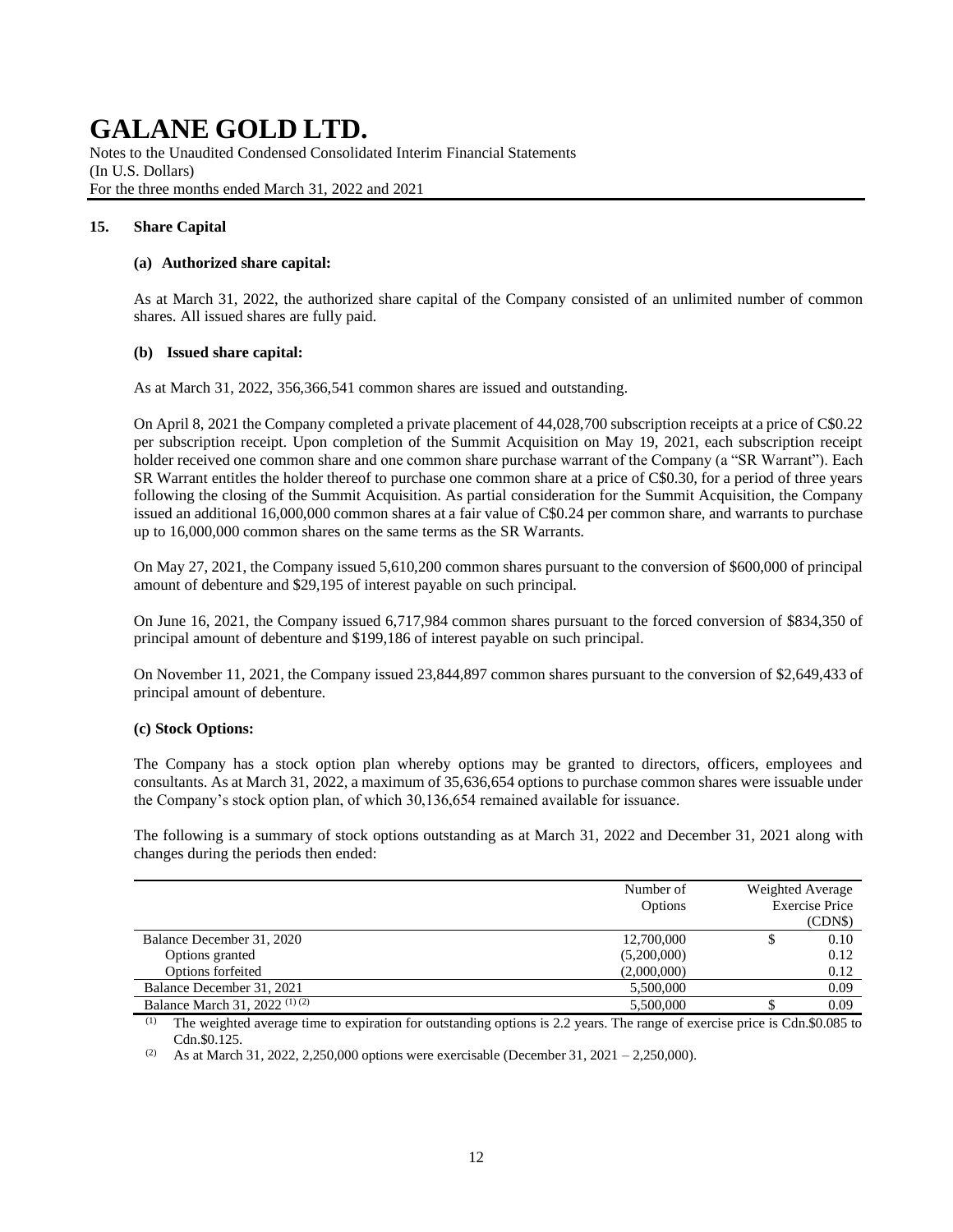Notes to the Unaudited Condensed Consolidated Interim Financial Statements (In U.S. Dollars) For the three months ended March 31, 2022 and 2021

## **(d) Earnings (loss) per share:**

|                                                              | Three months<br>ended<br>March 31,<br>2022 | Three months<br>ended<br>March 31,<br>2021 |
|--------------------------------------------------------------|--------------------------------------------|--------------------------------------------|
| Earnings (loss) attributable to Galane Shareholders          |                                            |                                            |
| Continuing operations                                        | 46,783                                     | (1,662,912)                                |
| Discontinuing operations                                     | 104,607                                    | 950.605                                    |
| Weighted average number of common shares outstanding for     |                                            |                                            |
| purposes of basic earnings per share                         | 356, 366, 541                              | 254,964,760                                |
| Dilutive deferred share units                                | 7,170,046                                  |                                            |
| Dilutive options                                             | 1,732,769                                  |                                            |
| Weighted average number of common shares outstanding for the |                                            |                                            |
| purpose of diluted earnings per share                        | 365, 269, 356                              | 254,964,760                                |
| Earnings (loss) per share                                    |                                            |                                            |
| Continuing operations - Basic and Diluted                    | 0.00                                       | (0.01)                                     |
| Discontinuing operations – Basic and Diluted                 | 0.00                                       | 0.00                                       |

The calculation of earnings (loss) per share is based on the following data: Basic earnings (loss) per share is computed by dividing the earnings (loss) by the weighted average number of common shares outstanding during the period. Diluted earnings per share reflects the potential dilution of outstanding deferred share units, warrants and stock options in the weighted average number of common shares outstanding during the period, if dilutive. For the three months ended March 31, 2022, the dilutive impact of these instruments has been recognised, while for the three months ended March 31, 2021 all instruments were anti-dilutive.

#### **(e) Deferred Share Units**

The Company has established a deferred share unit plan whereby deferred share units ("DSUs") may be granted to directors, officers, employees and consultants. As at March 31, 2022, a maximum of 13,262,888 DSUs were issuable under the Company's deferred share unit plan, of which 4,967,060 remained available for issuance.

During the three month period ended March 31, 2022, the Company did not issue any shares under the Company's deferred share unit plan.

#### **(f) Warrants:**

The following is a summary of warrants outstanding as at March 31, 2022 and December 31, 2021 and changes during the periods then ended:

|                            | Number of<br>Warrants | Weighted<br>Average<br><b>Exercise Price</b> |
|----------------------------|-----------------------|----------------------------------------------|
|                            |                       | (CDN\$)                                      |
| Balance, December 31, 2020 | $\qquad \qquad$       |                                              |
| <b>Issued</b>              | 63,077,302            | 0.30                                         |
| Balance, December 31, 2021 | 63,077,302            | 0.30                                         |
| Balance, March 31, 2022    | 63,077,302            | 0.30                                         |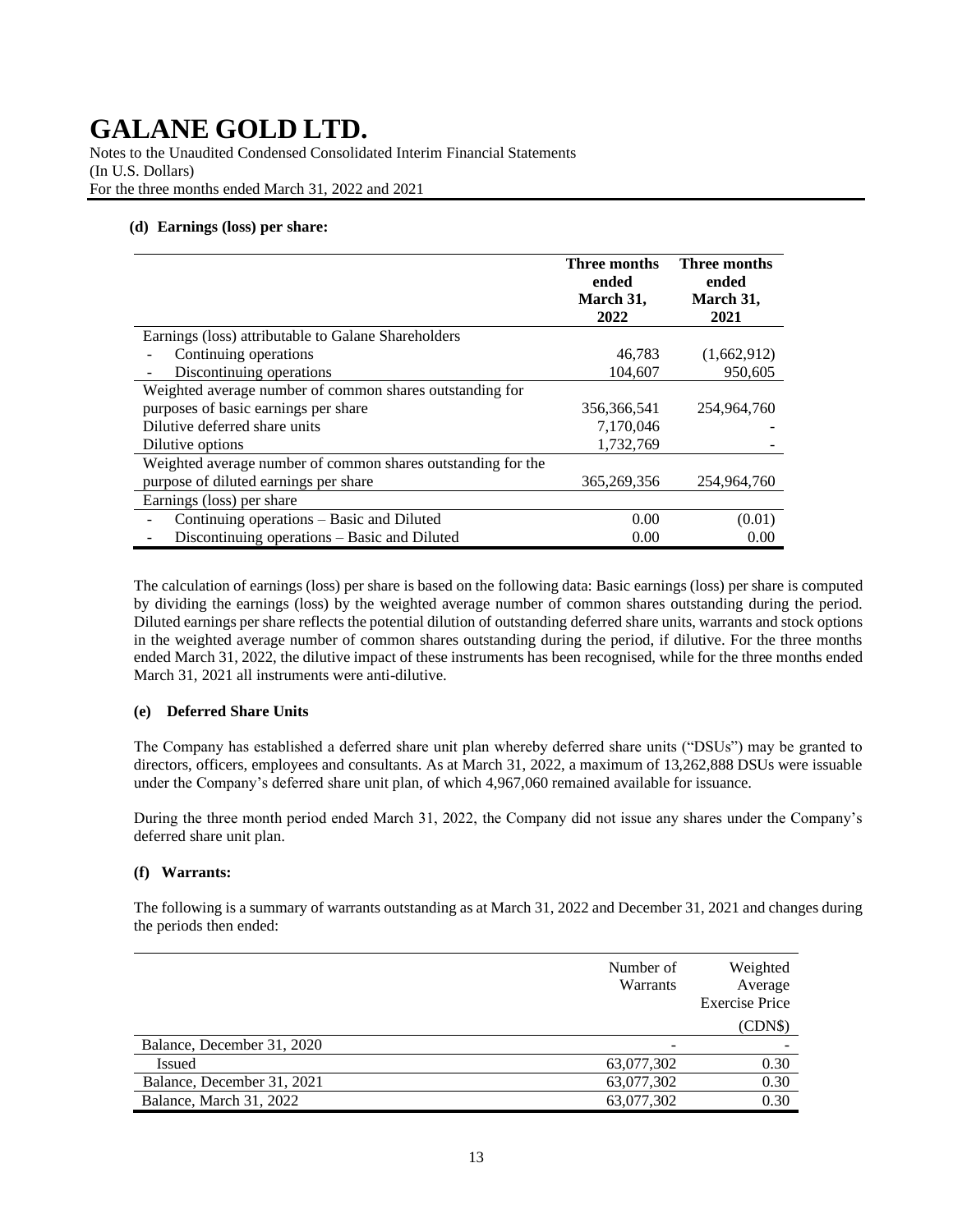Notes to the Unaudited Condensed Consolidated Interim Financial Statements (In U.S. Dollars) For the three months ended March 31, 2022 and 2021

The outstanding warrants have expiry dates between May 19, 2023 and May 19, 2024

The following is a summary of the value of the warrants outstanding as at March 31, 2022 and December 31, 2021 and changes during the periods then ended:

|                              | Warrants<br>denominated in a<br>foreign currency |
|------------------------------|--------------------------------------------------|
|                              | $(\$)$                                           |
| Balance, December 31, 2020   |                                                  |
| Exercised                    | 5,643,823                                        |
| Revaluation at exercise date | (4,504,561)                                      |
| Balance, December 31, 2021   | 1,139,262                                        |
| Revaluation at balance date  | 342,523                                          |
| Balance, March 31, 2022      | 1,481,785                                        |

### **16. Breakdown of costs**

#### **(a) Mining costs**

|                               | Three months<br>ended March<br>31, 2022 | Three months<br>ended March<br>31, 2021 |
|-------------------------------|-----------------------------------------|-----------------------------------------|
| Mining and production         | 1,443,118                               | 939,282                                 |
| Administrative                | 710,601                                 | 288,034                                 |
| Total                         | 2,153,719                               | 1,227,316                               |
| Depreciation and amortization | 513,660                                 |                                         |
|                               | 2,667,379                               | 1,227,316                               |

#### **(b) Corporate and General Administration**

|                                 | Three months<br>ended March<br>31, 2022 | Three months<br>ended March<br>31, 2021 |
|---------------------------------|-----------------------------------------|-----------------------------------------|
| <b>Professional Fees</b>        | 259,512                                 | 332,390                                 |
| <b>Share Based Compensation</b> | 12.472                                  | 12,529                                  |
| Corporate Administration        | 333,972                                 | 435,051                                 |
|                                 | 605,956                                 | 779,970                                 |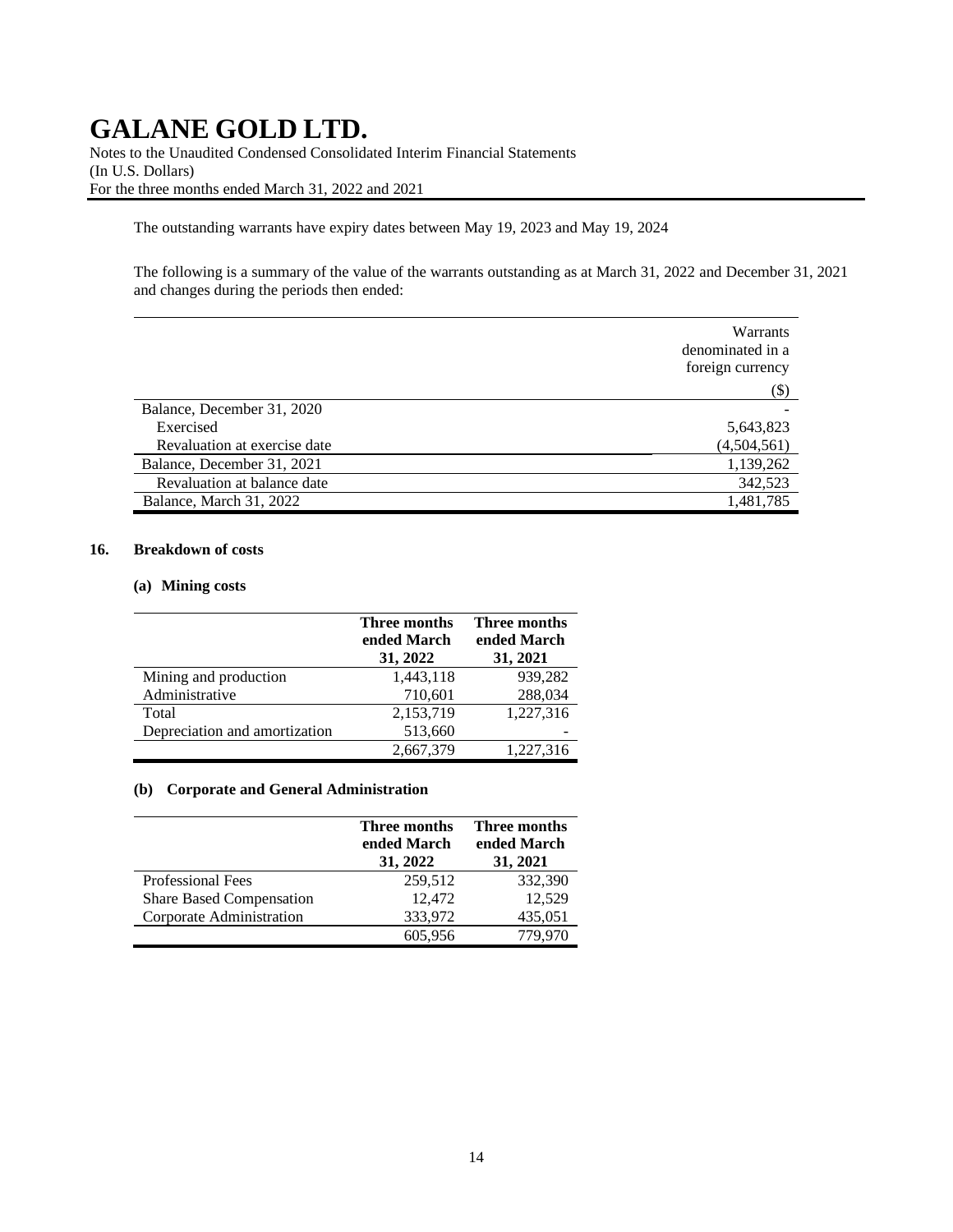Notes to the Unaudited Condensed Consolidated Interim Financial Statements (In U.S. Dollars) For the three months ended March 31, 2022 and 2021

#### **(c) Financing (income) costs**

|                                                      | Three months<br>ended March<br>31, 2022 | Three months<br>ended March<br>31, 2021 |
|------------------------------------------------------|-----------------------------------------|-----------------------------------------|
| Interest on long term debt                           | 54,546                                  | 43,165                                  |
| Increase in fair value of<br>warrants denominated in |                                         |                                         |
| foreign currency                                     | 342.523                                 |                                         |
| Accretion                                            | 61,579                                  | 62,723                                  |
|                                                      | 458,648                                 | 105,888                                 |

#### **(d) Other expenses**

|                         | Three months<br>ended March<br>31, 2022 | Three months<br>ended March<br>31, 2021 |
|-------------------------|-----------------------------------------|-----------------------------------------|
| Other expenses (income) |                                         | 27,354                                  |
| Galaxy pre-start costs  |                                         | 385,375                                 |
|                         |                                         | 412.729                                 |

## **17. Related party transactions**

The remuneration of directors and other members of key management personnel during the three months ended March 31, 2022 are as follows:

|                                         | Three months<br>ended March<br>31, 2022 | Three months<br>ended March<br>31, 2021 |
|-----------------------------------------|-----------------------------------------|-----------------------------------------|
| <b>Salaries</b>                         | 265,908                                 | 379,225                                 |
| Management fees <sup>(1)</sup>          | 44,197                                  | 45,589                                  |
| Directors fees                          | 28,878                                  | 28,517                                  |
| Share-based compensation <sup>(2)</sup> | 12,472                                  | 12,529                                  |
|                                         | 351,455                                 | 465,860                                 |

(1) Management fees represent compensation paid to officers of the Company pursuant to contracts for services.

(2) Share-based compensation is the fair value of options and deferred share units granted and vested with key management personnel.

On August 13, 2020, the Company entered into loan agreements with its CEO, COO and former CFO (the "Executives") as partial compensation for the services provided by the Executives in 2019. The loans are non-interest bearing, non-recourse loans with a term of three years. Pursuant to the terms of the loan agreements, the Executives used the proceeds of the loans to exercise 4,563,000 warrants held by the Executives. The shares issued to the Executives on exercise of the warrants are held by the Company as security for the outstanding loan balance. In February 2022, the Company settled C\$118,482 of the loans with certain Executives. The loan receivable balance at March 31, 2022 is C\$109,668.